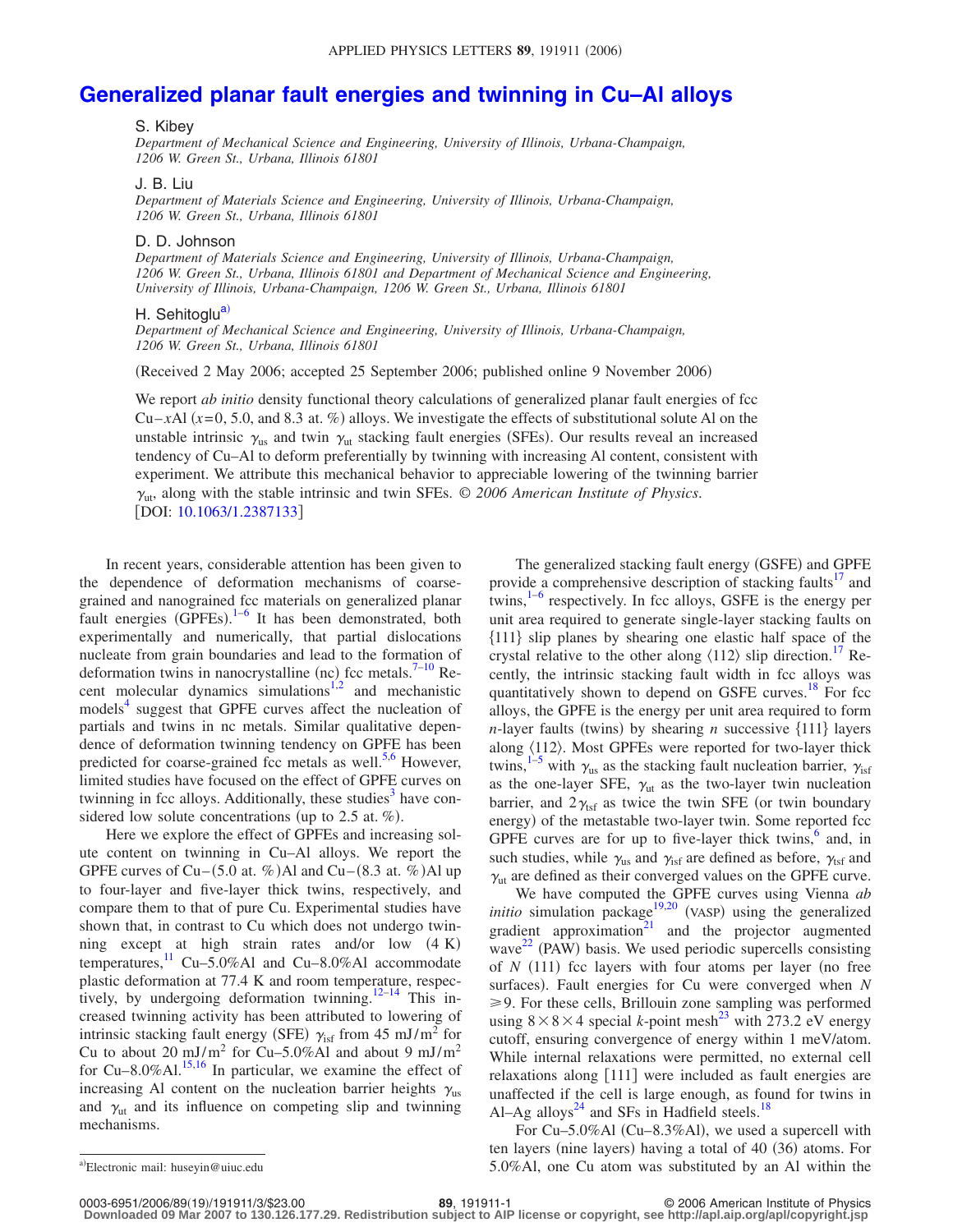<span id="page-1-0"></span>TABLE I. Stacking fault energies (in  $mJ/m<sup>2</sup>$ ) for Cu and Cu–*x*Al using VASP-PAW. Computed energies are compared with the reported experimental values (enclosed in parentheses) and first principles calculations in literature.

|                              | $a_0(A)$                                             | $\gamma_{\rm us}$ | $\gamma_{\rm{isf}}$ | $\gamma_{\rm ut}$ | $2\gamma_{\rm tsf}$ | $\delta_{\rm us}^{\rm ut}$ | T    |
|------------------------------|------------------------------------------------------|-------------------|---------------------|-------------------|---------------------|----------------------------|------|
| Cu                           | 3.64<br>$(3.61)^a$ $180^b$ $(45)^c$ $210^b$ $(48)^a$ | 181               | 41                  | <b>200</b>        | 40                  | 19                         | 1.05 |
| $Cu-(5.0$ at. %)Al           | 3.65<br>$(3.6364)^d$ $(20)^a$                        | 170               | 20                  | 179               | 32<br>$(34)^{a}$    | 9                          | 1.09 |
| $Cu-(8.3 \text{ at. } %)$ Al | 3.65<br>$(3.6466)^d$                                 | 169               | 7<br>$(9)^{a}$      | 176<br>$\ldots$ . | 11<br>.             | 7                          | 1.11 |

 $\frac{a}{b}$ Reference [16.](#page-2-12)

 ${}^{b}$ Reference [6;](#page-2-1) see Ref. [24](#page-2-20) for sensitivity of SFE on cell size.

<sup>c</sup>Reference [15.](#page-2-11)

Reference [30.](#page-2-26)

second and sixth layer. The intrinsic stacking fault was created by sliding the layers 5–10 relative to layers 1–4 in [112] through one twinning partial Burgers vector  $|\mathbf{b}_p| = a_0 / \sqrt{6}$ , based on the translation in cubic coordinates of  $T_1 = [101]$ and  $T_2 = [011]$  in the [111] plane and  $T_3 = m\mathbf{b}_p + N \times [111]$ , where layers above the twin (including those in the next periodic supercell) shift rigidly through  $m\mathbf{b}_p$  for an *m*-layer twin always maintaining fcc symmetry across the periodic supercells. The two-layer twin was then generated by sliding layers 6–10 in similar fashion, three-layer twin by sliding layers 7–10, and so on to generate the GPFE curve up to five-layer twins. For 8.3%Al, one Cu atom was replaced by an Al within the second, fifth, and eigth layers, and then layers 6–9 were successively displaced through  $\mathbf{b}_p$  relative to layers 1–5 to generate the GPFE curve. Due to this atomic arrangement, Cu–8.3%Al supercell can be sheared only up to four-layer twins. Since the solute-fault interaction is short ranged, $3,25,26$  $3,25,26$  $3,25,26$  our supercells with multiple solute atoms are good representatives of Cu–Al alloys.

For all Cu–Al configurations, we placed Al atoms equidistant on either side of the twin boundaries (TBs) such that mirror (positional) symmetry was maintained in all *n*-layer twin configurations (while solute symmetry may be destroyed during the shear), as these positions always lead to the lowest energy configurations.<sup>24</sup> Moving the position of Al atoms further away from the TB violated mirror symmetry in one or more configurations during shearing, while bringing them closer increased the Al–Al interaction, leading to an extremely unfavorable increase in  $\gamma_{\text{isf}}$  (from 20 up to  $154 \text{ mJ/m}^2$ ). The selected Al atom positions in the layers 2 and 6 within the ten-layer supercell permit a continuous shear to generate multiple twins with high symmetry. The fault energies of these high symmetry metastable configurations (intrinsic and twins) generated from initial configurations lead to a good agreement with the observed values, see Table [I.](#page-1-0)

Our calculated GPFE curves for Cu–*x*Al are shown in Fig. [1,](#page-1-1) with values summarized in Table [I.](#page-1-0) For Cu, our  $\gamma_{us}$ and  $\gamma_{ut}$  agree with previous calculations. For Cu–*x*Al our lattice constants  $a_0$  and planar energies  $\gamma_{\text{isf}}$  and  $\gamma_{\text{tsf}}$  are in good agreement with available data. Thus, our trends for Cu–*x*Al energy barriers ( $\gamma_{us}$  and  $\gamma_{ut}$ ), which must be overcome to attain the stable stacking fault and twin configurations, are expected to be reliable.

<span id="page-1-1"></span>

FIG. 1. (Color online) vasp-PAW GPFE curves for Cu and Cu-Al.

The figure and table clearly show that the addition of Al to Cu dramatically decreases  $\gamma_{\text{isf}}$ , while  $\gamma_{\text{tsf}}$  also reduces but not as dramatically. (As an aside, based on hard-ball model, $^{27}$ the intrinsic and twin stacking fault energies for elements are related by  $\gamma_{\text{isf}} \approx 2\gamma_{\text{tsf}}$ . However, our results for Cu–*x*Al indicate that this relation is not obeyed by inhomogeneous alloys for reasons explained recently.<sup>24</sup>) Compared to Cu, the 12% decrease in unstable twin SFE  $\gamma$ <sub>ut</sub> with increasing Al content is twice as much as that for the unstable SFE barrier  $\gamma_{\text{ns}}$ , see Table [I.](#page-1-0) However, increasing Al from 5.0% to 8.0% in Cu–*x*Al, the barriers  $\gamma_{ut}$  and  $\gamma_{us}$  remain unchanged, within the relative error.

This differing degree of effect of solute content on energy barriers has important implications on deformation twinning in Cu–Al. Based on the analysis by Rice, $^{28}$  a simple criterion for twinning activation is given by relative barrier height difference  $\delta_{us}^{ut} = \gamma_{ut} - \gamma_{us}^{1,3}$  $\delta_{us}^{ut} = \gamma_{ut} - \gamma_{us}^{1,3}$  $\delta_{us}^{ut} = \gamma_{ut} - \gamma_{us}^{1,3}$  $\delta_{us}^{ut} = \gamma_{ut} - \gamma_{us}^{1,3}$ . The values of  $\delta_{us}^{ut}$  for Cu and Cu–Al are given in Table [I.](#page-1-0) The  $\delta_{us}^{ut}$  decreases significantly with addition of Al, which is primarily due to the lowering of  $\gamma_{\text{ut}}$ , see Fig. [1.](#page-1-1) This indicates that twinning is likely to be activated more easily in Cu–Al than in Cu. However, since  $\gamma_{ut}$  is greater than the trailing partial nucleation barrier  $\gamma_{\text{us}}$  for Cu as well as these Cu–Al, the relative barrier difference criterion does not predict twinning to be the dominant deformation mechanism.

Tadmor and Bernstein<sup>3</sup> have proposed a measure called *twinnability* (denoted by  $\tau$  in their papers and by  $T$  here), which quantifies the propensity of fcc metals to twin as opposed to slip, and have suggested the following approximate expression.

$$
T = \left[1.136 - 0.151 \frac{\gamma_{\text{isf}}}{\gamma_{\text{us}}}\right] \sqrt{\frac{\gamma_{\text{us}}}{\gamma_{\text{ut}}}}
$$
(1)

that gives correct qualitative trends for several fcc metals. We have computed the twinnability of Cu and Cu–Al using  $(1)$ , see Table [I.](#page-1-0) Our results show that both Cu–8.3%Al and Cu–5.6%Al will undergo twinning more readily than Cu and that we can expect more active twinning systems with more twin-based texture in the alloys, consistent with observations.<sup>12[,29](#page-2-25)</sup> Thus, the twinnability measure predicts correct trends for twinning in Cu–Al. Our defect results, however, also indicate that  $\langle 100 \rangle$  twinning texture is expected to increase monotonically with decrease in  $\gamma_{\text{isf}}$ , in agreement with experiments.<sup>29</sup> Further, Ratuszek and Karp<sup>29</sup>

have noted a dramatic increase in  $\langle 100 \rangle$  texture with increase **Downloaded 09 Mar 2007 to 130.126.177.29. Redistribution subject to AIP license or copyright, see http://apl.aip.org/apl/copyright.jsp**